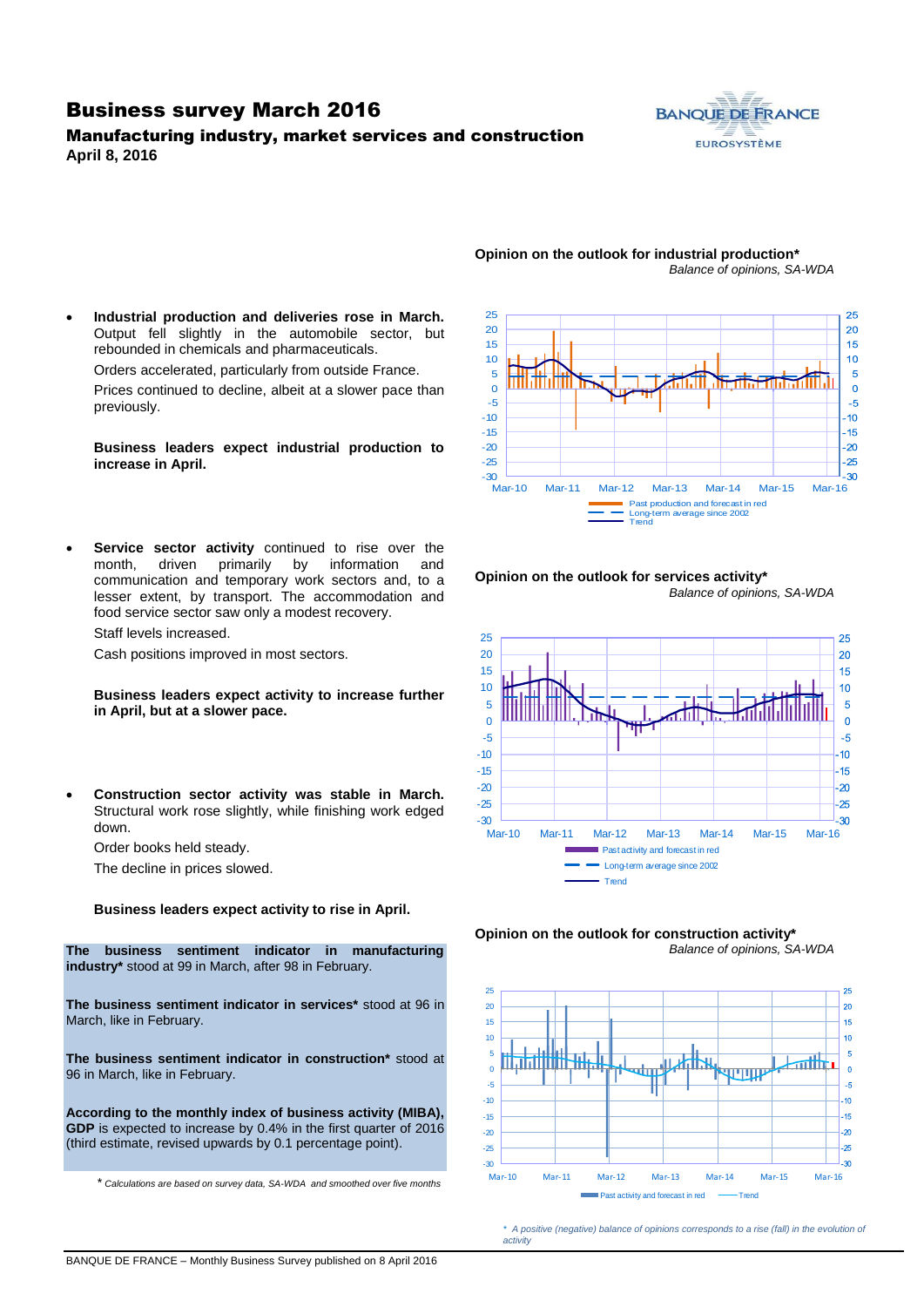| manuracturniy muusti y        |             |                |             |                |                |          |        |                |          |                |        |          |
|-------------------------------|-------------|----------------|-------------|----------------|----------------|----------|--------|----------------|----------|----------------|--------|----------|
|                               | $May-15$    | $Jun-15$       | Jul-15      | Aug-15         | Sep-15         | $Oct-15$ | Nov-15 | Dec-15         | $Jan-16$ | Feb-16         | Mar-16 | Apr-16   |
| Change                        |             |                |             |                |                |          |        |                |          |                |        | Forecast |
| Production                    | 6           | $\overline{2}$ | 1           | 3              | $\overline{2}$ | 7        | 4      | 6              | 9        | $\overline{2}$ | 4      | 3        |
| <b>Deliveries</b>             | 8           | 2              | 5           | 3              | 3              | 6        | 3      | $\overline{7}$ | 13       | 2              | 6      |          |
| Total orders                  | 8           | 3              | 5           | 6              | 5              | 8        | 5      | 6              | 11       | 1              | 8      |          |
| Staff                         | $\mathbf 0$ | $-1$           | 0           | $-1$           | $\overline{2}$ | 3        | 1      | 1              | 2        | $-1$           | 1      |          |
| Final goods prices            | $-1$        | $-1$           | $-1$        | $-1$           | $-1$           | $-1$     | $-2$   | $-2$           | $-3$     | $-4$           | $-2$   |          |
| Commodity prices              | 1           | $\overline{2}$ | $\mathbf 0$ | $-3$           | $-3$           | $-1$     | $-2$   | $-2$           | $-4$     | $-4$           | $-4$   |          |
| Level                         |             |                |             |                |                |          |        |                |          |                |        |          |
| Order books                   | 5           | 5              | 6           | $\overline{7}$ | 9              | 8        | 8      | 8              | 7        | $\overline{7}$ | 8      |          |
| Inventories of finished goods | 3           | 4              | 4           | 4              | 5              | 4        | 4      | 5              | 4        | 4              | 5      |          |
| Capacity utilisation rate     | 76.9        | 77.2           | 77.0        | 77.2           | 77.4           | 77.8     | 77.8   | 78.1           | 78.2     | 78.2           | 78.2   |          |
| Cash positions                | 10          | 9              | 9           | 9              | 10             | 11       | 10     | 11             | 11       | 10             | 10     |          |

# **Manufacturing industry**

## **Services**

|                  | $May-15$ | $Jun-15$ | Jul-15 | Aug-15 | Sep-15 | $Oct-15$ | <b>Nov-15</b> | Dec-15 | Jan-16 | Feb-16 | Mar-16 | Apr-16   |
|------------------|----------|----------|--------|--------|--------|----------|---------------|--------|--------|--------|--------|----------|
| <b>Change</b>    |          |          |        |        |        |          |               |        |        |        |        | Forecast |
| Activity         | 3        | 9        | 9      | 5      | 12     | 11       | 5             | 6      | 13     | 7      | 9      | 4        |
| Aggregate demand | 4        | 10       | 8      | 1      | 13     | 11       | 5             | 5      | 11     | 7      | 10     |          |
| Prices           | 0        | $-2$     |        | $-1$   | -1     | $-1$     | $-2$          | $-1$   | $-2$   | $-2$   | -1     |          |
| Staff            | 2        | 6        | 3      | 3      | 4      | 4        | 4             | 4      | 4      | 4      | 6      |          |
| ∣Level           |          |          |        |        |        |          |               |        |        |        |        |          |
| Cash positions   | 13       | 13       | 14     | 14     | 13     | 14       | 14            | 8      | 13     | 12     | 17     |          |

# **Construction**

|                         | May-15 | Jun-15 | Jul-15      | Aug-15 | Sep-15 | $Oct-15$       | Nov-15 | Dec-15 | Jan-16 | Feb-16 | Mar-16 | Apr-16       |
|-------------------------|--------|--------|-------------|--------|--------|----------------|--------|--------|--------|--------|--------|--------------|
| <b>Change</b>           |        |        |             |        |        |                |        |        |        |        |        | Forecast     |
| Activity                | 0      | 4      | $\mathbf 0$ | 2      | 2      | 2              | 3      | 5      | 6      | 2      | 0      | $\mathbf{2}$ |
| <b>Estimates prices</b> | -3     | -3     | $-3$        | $-2$   | $-2$   | $-2$           | $-3$   | $-2$   | $-3$   | $-2$   | -1     |              |
| Staff                   | $-2$   | $-1$   | $\mathbf 0$ | 0      | $-1$   | $\mathbf 0$    | -1     | -1     | 0      |        | -1     |              |
| Level                   |        |        |             |        |        |                |        |        |        |        |        |              |
| Order books             | 3      | $-1$   | 5           | 4      | 5      | $\overline{7}$ | 5      | 6      | 7      | 5      | 5      |              |

Notes:

- A positive (negative) balance of opinions corresponds to a rise (fall) in the evolution of activity.
- The last point corresponds to the business leaders' forecasts of future activity.
- The series are revised on a monthly basis. These revisions take into account additional gross data and the evolution of the seasonal and working-day adjustment depending on the latest available data. The business sentiment indicators of the previous months are revised accordingly.